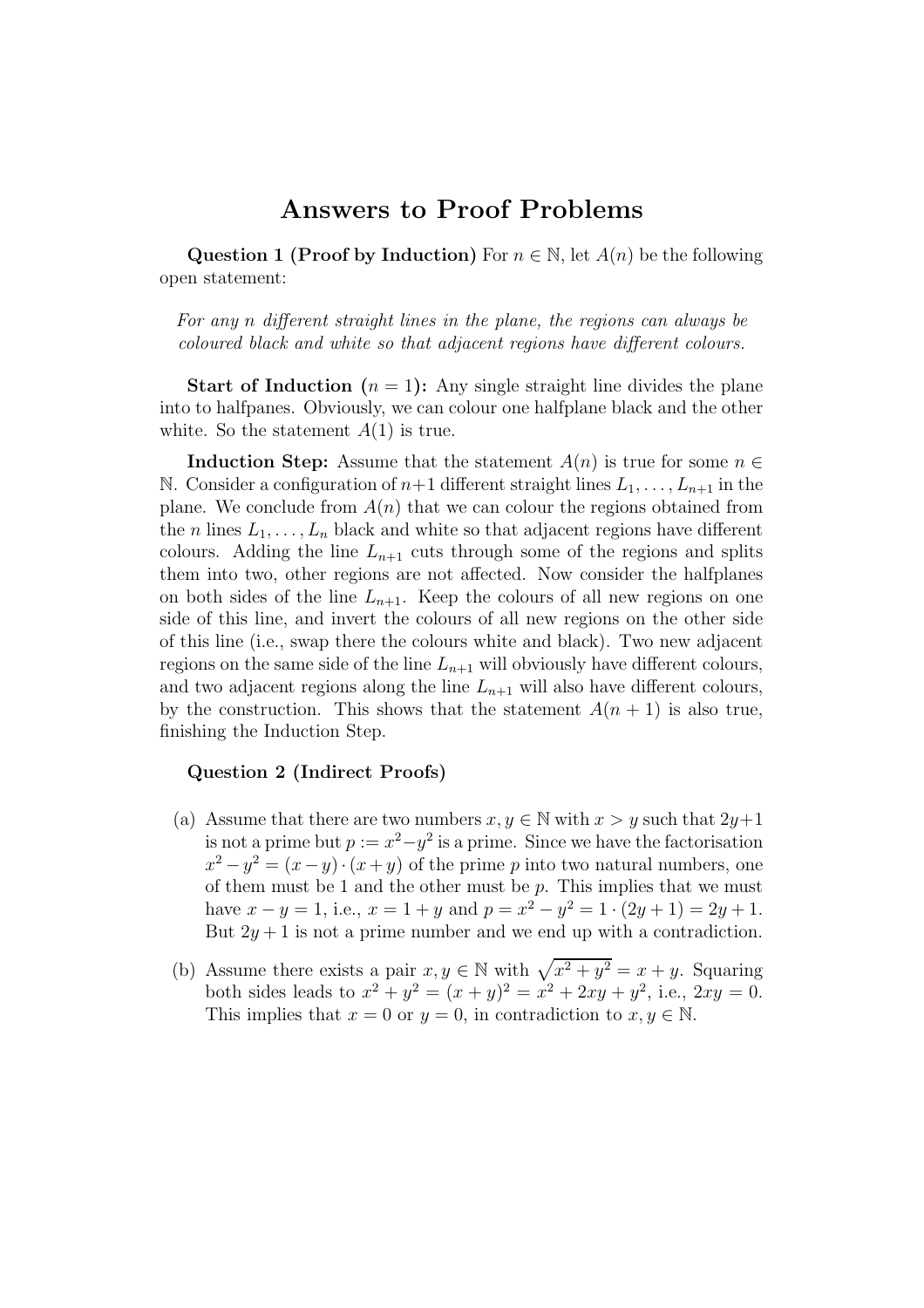#### Question 3 (Proof by Strong Induction)

**Start of Induction**  $(n = 12, 13, 14)$ : We have

$$
12 = 7 \cdot 0 + 3 \cdot 4, \quad 13 = 7 \cdot 1 + 3 \cdot 2, \quad 14 = 7 \cdot 2 + 3 \cdot 0.
$$

Induction Step: Assume that  $n, n + 1, n + 2$  can be written in the form  $7l + 3m$  with nonnegative integers l, m for some  $n \ge 12$ , in particular  $n = 7l_0 + 3m_0$ . Then we have

$$
n + 3 = 7l_0 + 3(m_0 + 1),
$$

i.e.,  $n+3$  can also be written in the form  $7l + 3m$  with nonnegative integers  $l, m.$ 

Here is an alternative proof using normal Induction:

**Start of Induction**  $(n = 12)$ : We have

$$
12 = 7 \cdot 0 + 3 \cdot 4.
$$

**Induction Step:** Assume that n can be written in the form  $7l+3m$  with nonnegative integers l, m for some  $n > 12$ , in particular  $n = 7l_0 + 3m_0$ . Then we obviously have  $l_0 \geq 2$  or  $m_0 \geq 2$ , for otherwise  $7l_0 + 3m_0 \leq 7 + 3 = 10$ , but  $n \geq 12$ . In the case  $l_0 \geq 2$ , we have

$$
n + 1 = 7(l_0 - 2) + 3(m_0 + 5)
$$

with  $l_0 - 2, m_0 + 5 \in \mathbb{N} \cup \{0\}$ . In the case  $m_0 \geq 2$ , we have

$$
n + 1 = 7(l_0 + 1) + 3(m_0 - 2)
$$

with  $l_0 + 1, m_0 - 2 \in \mathbb{N} \cap \{0\}$ , finishing the induction step in both cases.

Question 4 The flaw is in the Induction step. Let  $n \in \mathbb{N}$  and k, l be natural numbers such that  $\max(k, l) = n + 1$ . Then it is true that  $max(k-1, l-1) = n$ , but  $k-1, l-1$  may no longer be both natural numbers (for example if one of  $k, l$  is equal to 1). This means that we cannot apply the Induction hypothesis to conclude that  $k - 1 = l - 1$ .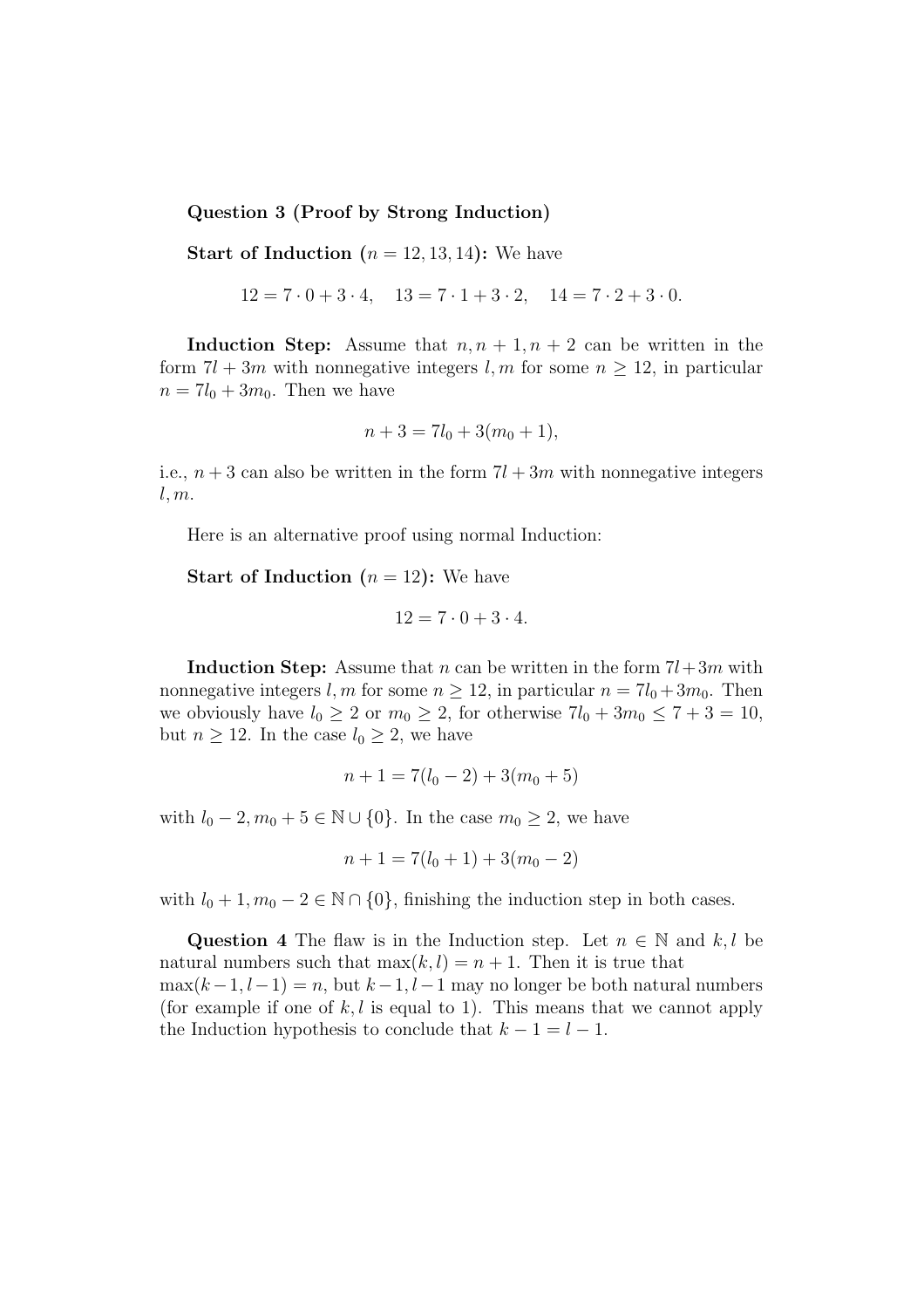Question 5 (Indirect Proof) Let  $x, y, z > 0$ . Assume that  $x > z$  and  $y^2 = xz$  and not  $(x > y > z)$ . We need to derive a contradiction. Note first that not  $(x > y > z)$  is " $x \leq y$  or  $y \leq z$ ". We consider both cases separately:

• If  $x \leq y$ , then we have together with  $x > z$  and the positivity of all three numbers  $x, y, z$ :

$$
xz < x^2 \le xy \le y^2,
$$

contradicting to  $y^2 = xz$ .

• If  $y \leq z$ , then we have together with  $x > z$  and the positivity of all three numbers  $x, y, z$ :

$$
xz > zz \geq zy \geq y^2,
$$

contradicting to  $y^2 = xz$ .

### Question 6 (Proof by Induction)

**Start of Induction**  $(n = 0)$ :  $2^{3^0} + 1 = 2 + 1 = 3$  is divisible by  $3^1 = 3$ .

**Induction Step:** Assume that  $3^{n+1}$  divides  $2^{3^n} + 1$  for some  $n \geq 0$ . Our goal is to prove that  $3^{n+2}$  divides  $2^{3^{n+1}} + 1$ . By the hint, we have

$$
2^{3^{n+1}} + 1 = (2^{3^n})^3 + 1^3 = (2^{3^n} + 1) (2^{2 \cdot 3^n} - 2^{3^n} + 1).
$$

We conclude from the Induction hypothesis that  $3^{n+1}$  divides the first factor  $2^{3^n} + 1$ . It remains to show that 3 divides the second factor  $2^{2\cdot 3^n} - 2^{3^n} + 1$ . We write

$$
2^{2\cdot 3^n} - 2^{3^n} + 1 = (2^{3^n} + 1)^2 - 3 \cdot 2^{3^n}.
$$

Using again the Induction hypothesis, we conclude that 3 divides the right hand side of this last equation. This shows that  $3^{n+1} \cdot 3$  divides  $2^{3^{n+1}} + 1$ , finishing the Induction Step.

#### Question 7 (Proof by Induction)

**Start of Induction**  $(n = 1)$ : We have  $0 < a_1 = 1 < 5$ .

Induction Step: Assume that  $0 < a_n < 5$  for some  $n \in \mathbb{N}$ . Then we have, using the recursion formula and  $2 < a_n + 2 < 7$ ,

$$
a_{n+1} = \frac{(6a_n + 12) - 7}{a_n + 2} = 6 - \frac{7}{a_n + 2} < 6 - \frac{7}{7} = 5.
$$

Moreover,  $a_n > 0$  implies  $6a_n + 5 > 0$  and  $a_n + 2 > 0$ , therefore

$$
a_{n+1} = \frac{6a_n + 5}{a_n + 2} > 0.
$$

This shows that  $0 < a_{n+1} < 5$ .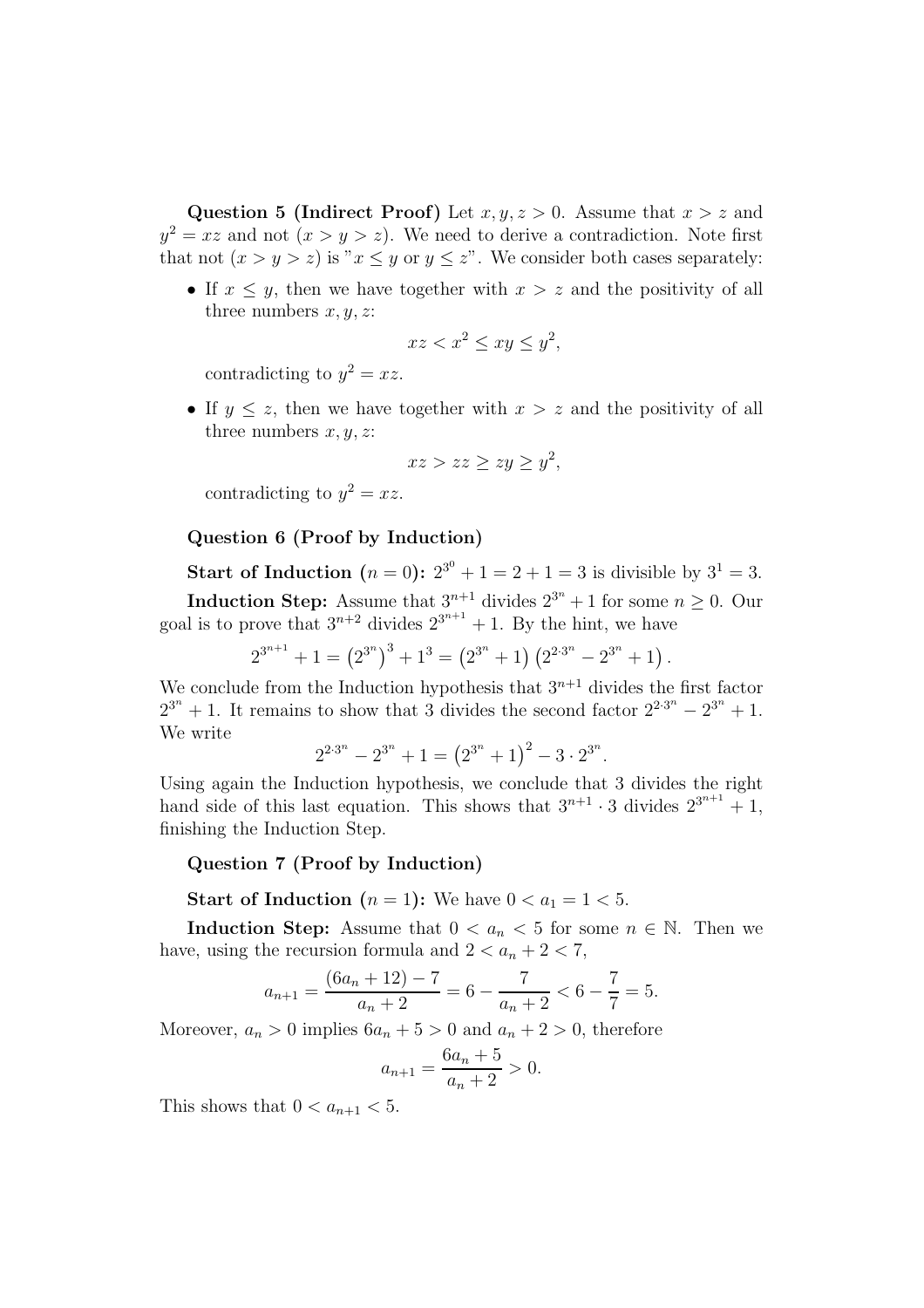Question 8 (Indirect Proof) Assume that there is an integer  $n \geq 2$ such that

$$
S = 1 + \frac{1}{2} + \frac{1}{3} + \dots + \frac{1}{n}
$$
 (1)

is an integer. Our goal is to show that this leads to a contradiction.

(a) Using the fact of the question, we choose a prime number  $p$  such that  $p \leq n < 2p$ . Next we multiply the right hand side of (1) with  $a :=$  $(n!)/p$ . Then every term in the new sum becomes an integer, except for the term  $a_n^1$  $\frac{1}{p}$ . If  $a_p^{\frac{1}{p}}$  were an integer, then

$$
C := 1 \cdot 2 \cdots (p-1)(p+1) \cdots (n-1)n
$$

would be divisible by  $p$ . But then one of the factors of the product  $C$ would have to be divisible by  $p$ , by the unique prime factorisation. The only numbers divisible by p are the multiples of p, i.e.,  $p, 2p, 3p, \ldots$ . But neither  $p$  is in the product  $C$ , nor any higher multiple of  $p$ , since we have  $n < 2p$ . This is the required contradiction.

(b) Choose the biggest integer  $k \geq 0$  so that  $2^k \leq n$ . Then we obviously have  $2^k \leq n < 2^{k+1}$ . Let  $D \in \mathbb{N}$  be the least common multiple of  $1, 2, \ldots, n$ . Using unique prime factorisation, we see that the prime factor 2 is contained in  $D$  with precisely the multiplicity  $k$ . Since  $n \geq 2$ , D must be even. This implies that SD is even. The fact that  $2^k$  divides D but  $2^{k+1}$  does not divide D implies that all terms  $D \cdot \frac{1}{m}$ with  $1 \leq m \leq n$ ,  $m \neq 2^k$  are even, and that  $D \cdot \frac{1}{2^k}$  is odd. But this  $\frac{1}{2^k}$  is odd. But this implies that their sum  $SD$  must be odd which is a contradiction.

Remark: Since the natural numbers are involved, a first guess might be to prove the statement with Induction. But this approach will not lead to success!